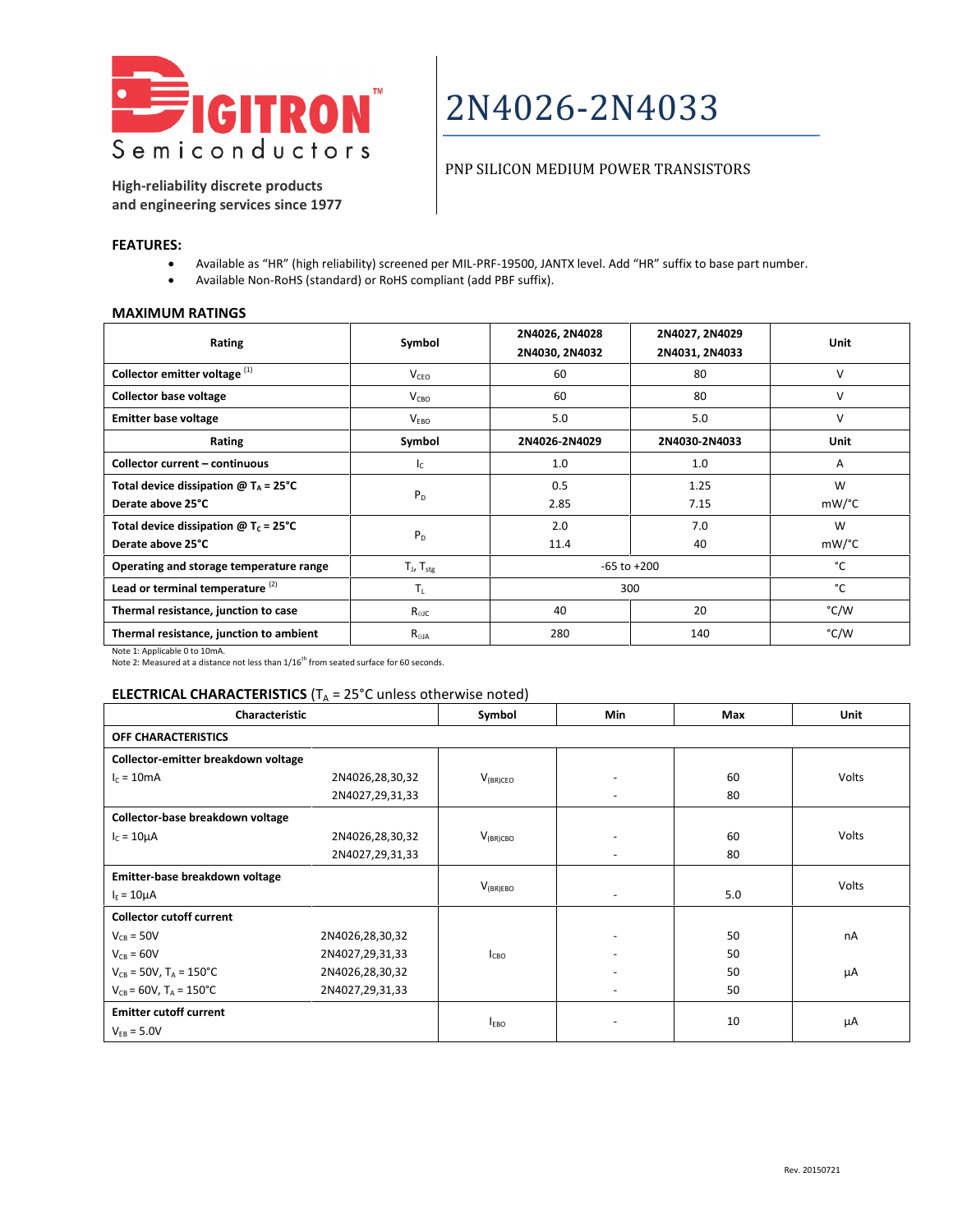

## PNP SILICON MEDIUM POWER TRANSISTORS

**High-reliability discrete products and engineering services since 1977**

#### **ELECTRICAL CHARACTERISTICS**

| Characteristic                                        |                 | Symbol           | Min                      | Max  | Unit           |  |
|-------------------------------------------------------|-----------------|------------------|--------------------------|------|----------------|--|
| <b>ON CHARACTERISTICS</b>                             |                 |                  |                          |      |                |  |
| DC current gain                                       |                 |                  |                          |      |                |  |
| $I_c = 100$ mA, $V_{CE} = 5.0V \omega - 55^{\circ}C$  | 2N4026,27,30,31 |                  | 15                       |      |                |  |
|                                                       | 2N4028,29,32,33 |                  | 40                       |      |                |  |
| $I_c = 100 \mu A$ , $V_{CE} = 5.0 V$                  | 2N4026,27,30,31 |                  | 30                       |      |                |  |
|                                                       | 2N4028,29,32,33 |                  | 75                       |      |                |  |
| $I_c = 100$ mA, $V_{CE} = 5.0V$                       | 2N4026,27,30,31 |                  | 40                       | 120  |                |  |
|                                                       | 2N4028,29,32,33 | $h_{FE}$         | 100                      | 300  |                |  |
| $I_c = 500$ mA, $V_{CF} = 5.0V$                       | 2N4026,27,30,31 |                  | 25                       |      |                |  |
|                                                       | 2N4028,29,32,33 |                  | 70                       |      |                |  |
| $I_c = 1.0A$ , $V_{CE} = 5.0V$                        | 2N4026, 30      |                  | 15                       |      |                |  |
|                                                       | 2N4027, 31      |                  | 10                       |      |                |  |
| $I_c = 1.0A$ , $V_{CE} = 5.0V$                        | 2N4028, 32      |                  | 40                       |      |                |  |
|                                                       | 2N4029, 33      |                  | 25                       |      |                |  |
| <b>Collector-emitter saturation voltage</b>           |                 |                  |                          |      |                |  |
| $I_c = 150$ mA, $I_B = 15$ mA                         |                 |                  |                          | 0.15 | Volts          |  |
| $I_c = 500 \text{mA}$ , $I_B = 50 \text{mA}$          |                 | $V_{CE(sat)}$    |                          | 0.15 |                |  |
| $I_c = 1.0A$ , $I_B = 100mA$                          | 2N4026,28,30,32 |                  |                          | 1.0  |                |  |
| <b>Base-emitter saturation voltage</b>                |                 |                  |                          |      |                |  |
| $I_c = 150$ mA, $I_B = 15$ mA                         |                 | $V_{BE(sat)}$    |                          | 0.9  | Volts          |  |
| <b>Base-emitter on voltage</b>                        |                 |                  |                          |      |                |  |
| $I_C = 1.0A, V_{CE} = 1.0V$                           | 2N4026,28,30,32 | $V_{BE(on)}$     |                          | 1.2  | Volts          |  |
| $I_c = 500$ mA, $V_{CE} = 0.5V$                       |                 |                  |                          | 1.1  |                |  |
| SMALL SIGNAL CHARACTERISTICS                          |                 |                  |                          |      |                |  |
| Output capacitance                                    |                 |                  |                          |      |                |  |
| $V_{CE} = 10V$ , f = 1.0MHz                           |                 | $C_{\rm obo}$    | $\overline{\phantom{a}}$ | 20   | pF             |  |
| Input capacitance                                     |                 |                  |                          |      |                |  |
| $V_{EB} = 0.5V, f = 1.0MHz$                           |                 | C <sub>ibo</sub> |                          | 110  | pF             |  |
| Small signal current gain                             |                 |                  |                          |      |                |  |
| $I_c = 50$ mA, $V_{CE} = 10V$ , $f = 100$ MHz         |                 | $h_{fe}$         | 1.0                      | 4.0  | $\blacksquare$ |  |
| <b>SWITCHING CHARACTERISTICS</b>                      |                 |                  |                          |      |                |  |
| Storage time                                          |                 |                  |                          |      |                |  |
| $I_c = 500 \text{mA}, I_{B1} = I_{B2} = 50 \text{mA}$ |                 | $t_{s}$          | $\overline{a}$           | 350  | ns             |  |
| Turn-on time                                          |                 |                  |                          |      |                |  |
| $I_c = 500mA$ , $I_{B1} = 50mA$                       |                 | $t_{\text{on}}$  | L,                       | 100  | ns             |  |
| Turn-off time                                         |                 |                  |                          |      |                |  |
| $I_c = 500 \text{mA}, I_{B1} = I_{B2} = 50 \text{mA}$ |                 | $t_{\rm off}$    |                          | 50   | ns             |  |

Pulse width = 300µs, duty cycle 1%.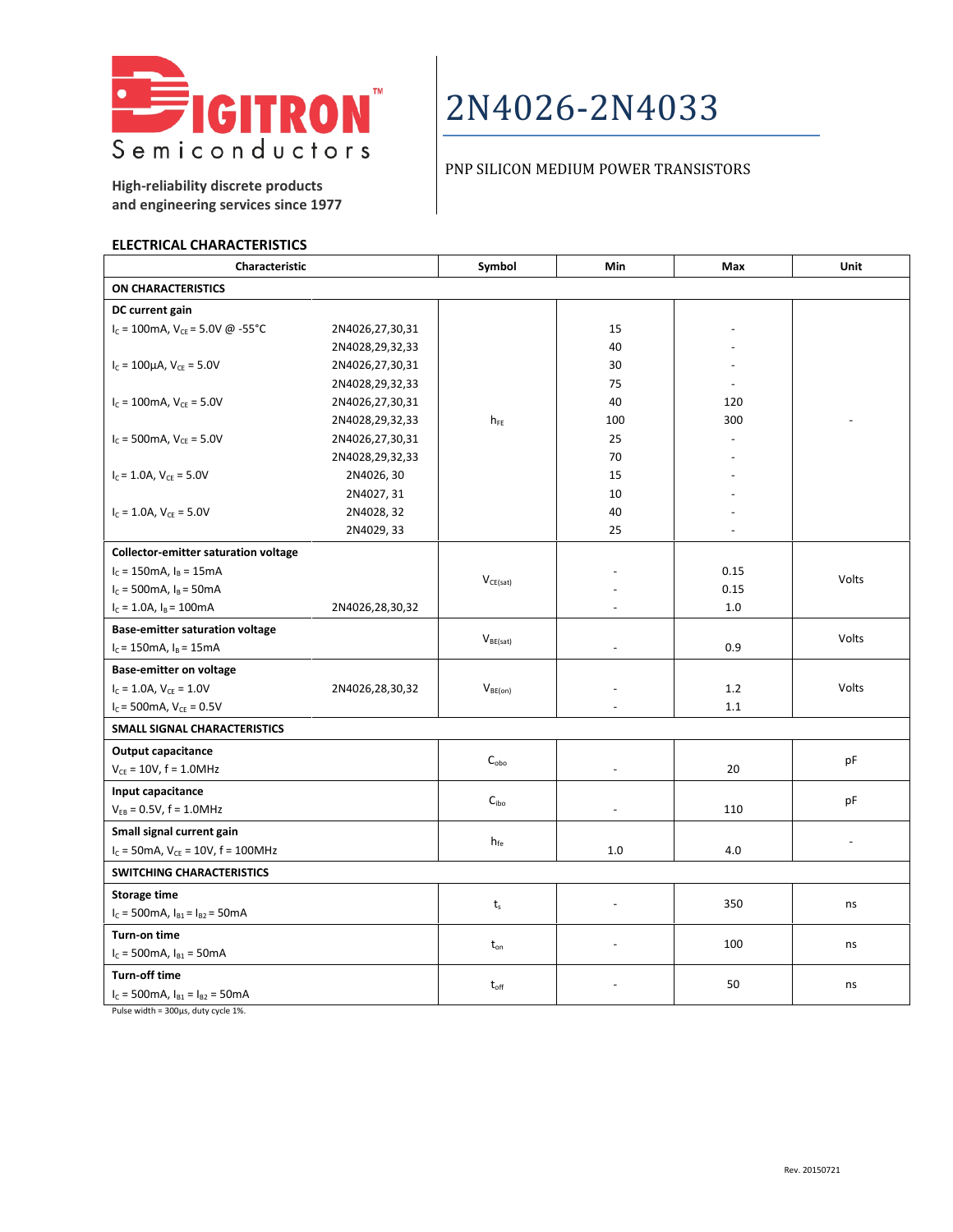

## PNP SILICON MEDIUM POWER TRANSISTORS

**High-reliability discrete products and engineering services since 1977**

### **MECHANICAL CHARACTERISTICS**

| Case           | TO-18 (2N4026-2N4029) |
|----------------|-----------------------|
| <b>Marking</b> | Alpha-numeric         |
| Pin out        | See below             |



|                | TO-18         |       |                    |        |  |
|----------------|---------------|-------|--------------------|--------|--|
| Dim            | <b>Inches</b> |       | <b>Millimeters</b> |        |  |
|                | Min           | Max   | Min                | Max    |  |
| <b>CD</b>      | 0.178         | 0.195 | 4.520              | 4.950  |  |
| CН             | 0.170         | 0.210 | 4.320              | 5.330  |  |
| HD             | 0.209         | 0.230 | 5.310              | 5.840  |  |
| LC             | $0.100$ TP    |       | 2.540 TP           |        |  |
| LD             | 0.016         | 0.021 | 0.410              | 0.530  |  |
| LL             | 0.500         | 0.750 | 12.700             | 19.050 |  |
| LU             | 0.016         | 0.019 | 0.410              | 0.480  |  |
| L١             |               | 0.050 |                    | 1.270  |  |
| L <sub>2</sub> | 0.250         |       | 6.350              |        |  |
| P              | 0.100         |       | 2.540              |        |  |
| Q              |               | 0.040 |                    | 1.020  |  |
| TL             | 0.028         | 0.048 | 0.710              | 1.220  |  |
| TW             | 0.036         | 0.046 | 0.910              | 1.170  |  |
| α              | 45°TP         |       | 45°TP              |        |  |